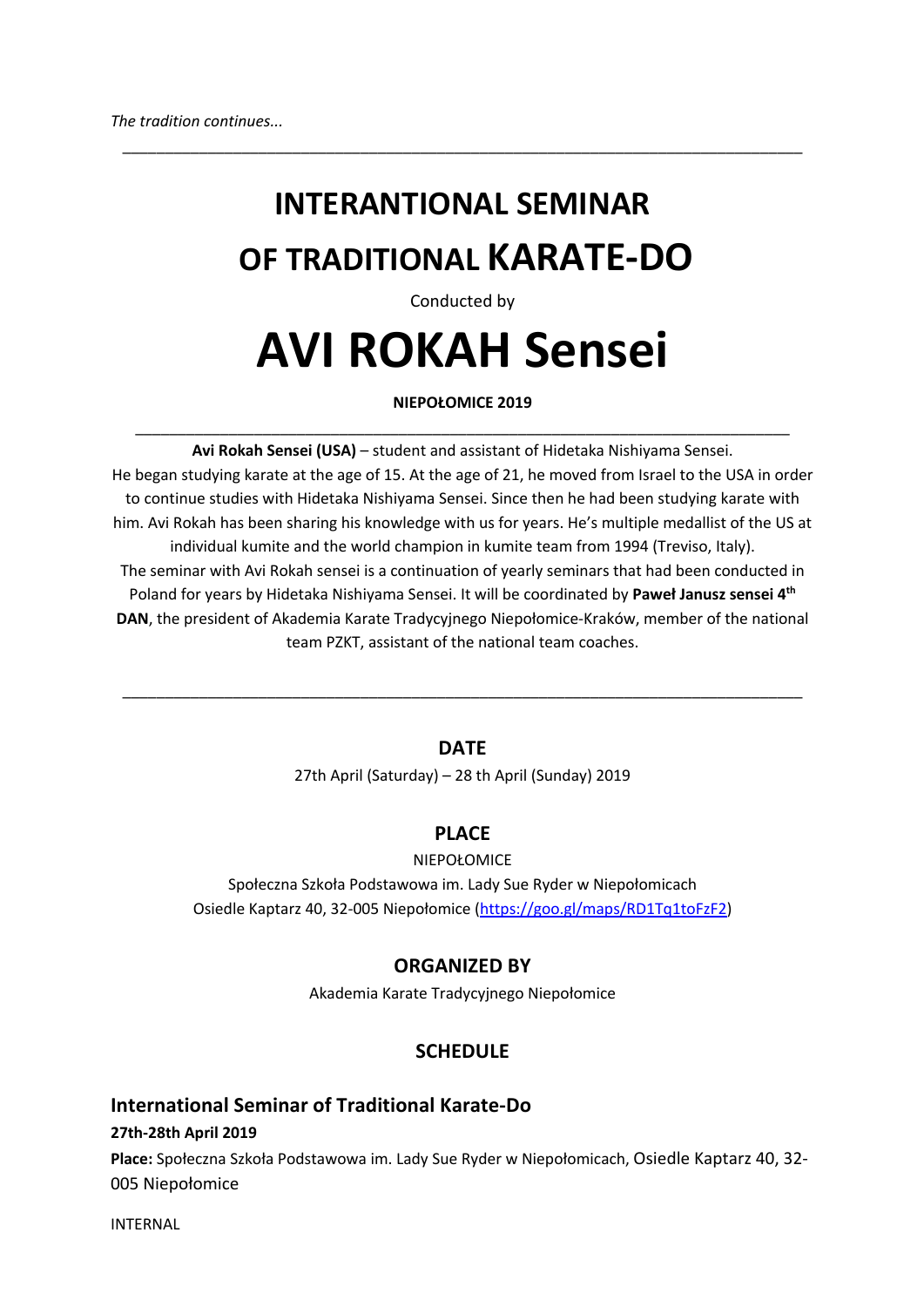#### **Saturday**

10 AM – 11 AM - for all participants 11:10 AM -12:30 PM - 3 kyu and above

3 PM -4 PM - for all participants 4:10 PM -5:30 PM - 3 kyu and above

8 PM - Sayonara Party (Novum Hotel, Niepołomice, https://goo.gl/maps/skeaPzCRFan)

#### **Sunday**

10 AM – 11 AM - for all participants 11:10 AM -12:30 PM - 3 kyu and above

3 PM - 5 PM - for all participants

#### **FEES**

Participation fee/person:

#### **Option 1. 2 days**

- children up to 14 years old: **130 zł** (30 euro)

- adults: **220 zł** (50 euro)

#### **Option 2. 1 day**

- children up to 14 years old: **80 zł** (20 euro)
- adults: **130 zł** (30 euro)

Fees to be paid in cash at the office during registration.

## **REGISTRATION AND PAYMENTS FOR TRAININGS**

Seminar office: 27<sup>th</sup> April (Saturday), 8:30 AM - 10 AM Społeczna Szkoła Podstawowa im. Lady Sue Ryder w Niepołomicach

## **ACCOMMODATION OFFER**

**Hotel Novum \*\*\*** ul. Grunwaldzka 15H, 32-005 Niepołomice http://www.hotelnovum.pl/

Specially for the Guests of Traditional Karate Academy for the period of 24th-27th April2018 we could offer following prices:

- single room with a price of 139 PLN

- double/twin room with a price of 189 PLN

INTERNAL